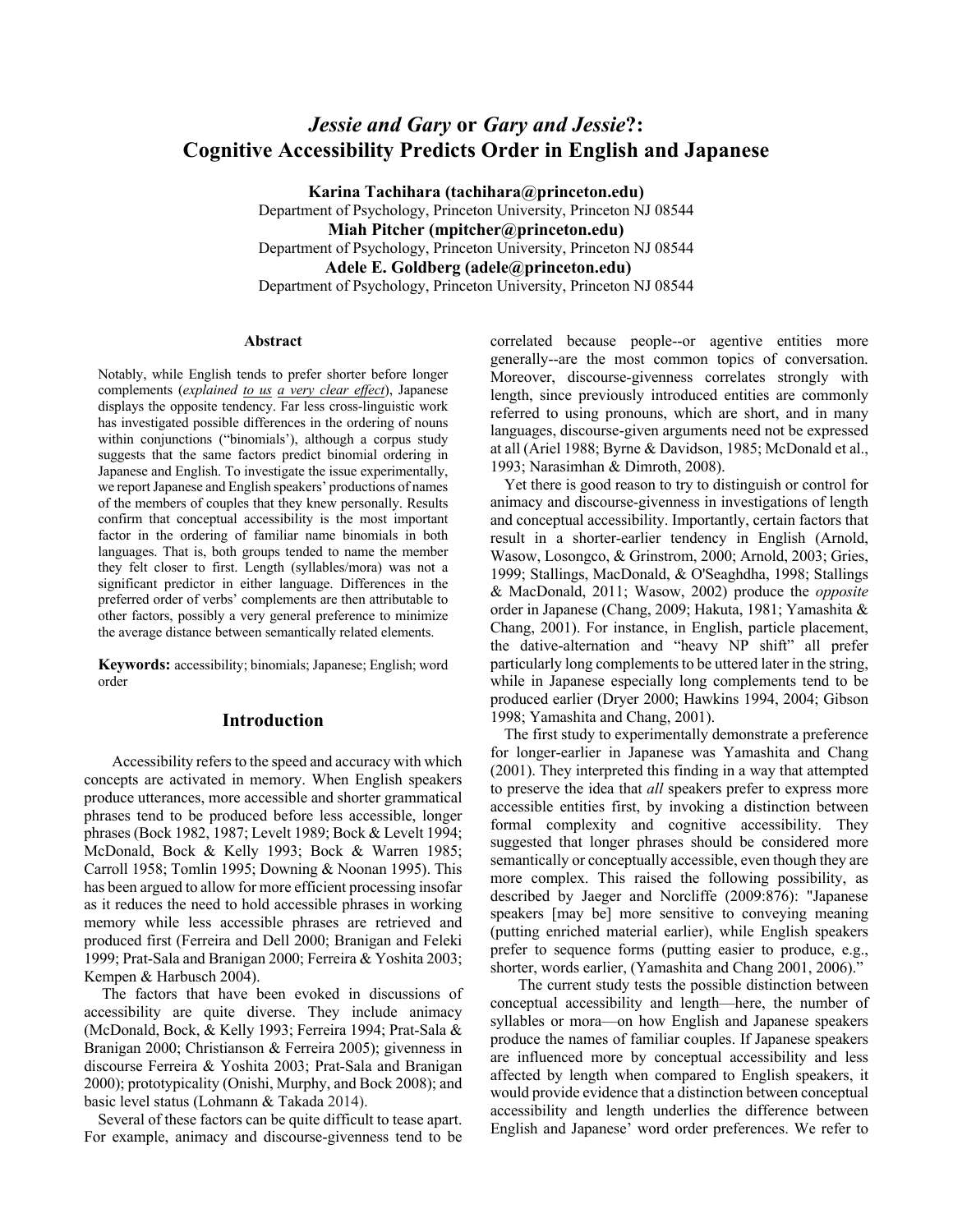this hypothesis in what follows as the Conceptual Accessibility vs. Formal Accessibility hypothesis (CA v. FA).

Hawkins (1994, 2004) suggested an alternative explanation for the shorter-earlier preference Japanese and the longerearlier preference in English. He argued that both Japanese and English display a preference to minimize the average distance between a verb and its non-subject complements. His "minimal distance" proposal is satisfied in Japanese and other verb final languages by positioning longer complements before shorter complements (<longer> <short >V). English and other VO languages obey the same preference by expressing short complements *before* longer complements (V<short> <longer>). But if Hawkins' proposal accounts for the shorter-earlier preference in VO and the longer-earlier preference in OV, it raises the question as to whether there *also* exists an accessible-early preference in Japanese, English and other languages.

We address these important issues by considering the preferred word order in both Japanese and English, given a case that clearly involves conceptual accessibility. This allows us to determine whether speakers of both languages prefer to order more conceptually accessible terms earlier (or both prefer to order them later). The idea that the difference between shorter-earlier English and longer-earlier Japanese is due to a Japanese preference for conceptually-accessibleearlier and an English preference for formally-accessibleearlier would predict that Japanese speakers should weigh conceptual accessibility more strongly than length, while English be more strongly affected by length than conceptual accessibility.

We report experimental results which compared the ordering of "binomial" conjunctions (<noun> and <noun>) by speakers of English and speakers of Japanese. Specifically, we investigate the ordering of the names of couples that are personally known to participants (e.g., *Jessie and Gary*). We hypothesized that the person the speaker feels a closer connection to will be named before the other member of the couple in both languages. We recognize that feelings of emotional closeness are hard to decompose, but at the same time, we take it as self-evident that if semantic accessibility is to be a meaningful construct at all, our mental representation of an individual whom we feel closer to should, *ceteris paribus*, be more semantically accessible than our mental representation of someone we feel comparatively less close to. We recognize that if one member of the couple is already under discussion, then all things are not equal. Therefore discourse-givenness is controlled for in the current experiment: participants simply generate the names of couples that they know with no additional context provided. Thus, if, in both Japanese and in English, the name mentioned first tends to be the name of the member of the couple whom the participant feels a greater personal attachment to, it will be evidence that *both* languages prefer to order more cognitively accessible words first.

There already exists a good deal of work on how English speakers order binomial phrases, but with rare exceptions described below, comparative work on the construction is exceedingly rare. Moreover, studies of English binomials have offered a wide range of often quite specific predictors of ordering but have only rarely invoked accessibility explicitly. For instance, Cooper and Ross (1975) suggested 19 factors which included the first element of a binomial being more "Here, Now, Adult, Male, Positive, singular, Living, Friendly, Solid, Agentive, Powerful, at Home, and Patriotic" (pg. 67).

This classic study led to a number of refinements. For example, Benor and Levy (2006) quantified a model that included 20 constraints related to aspects of lexical semantics, phonetics, and frequency. Morgan and Levy (2016) reduced this list to the following seven factors (in order of effect size): iconic sequencing (e.g., early before later), perceptual markedness (which encompassed the majority of factors proposed by Cooper & Ross), formal markedness, power, final stress, length, and frequency. These weighted constraints produced a model that predicted the preferred order in a large corpus of natural speech with 77% accuracy. Notably absent from these discussions was mention of a possible role for accessibility. Onishi et al. (2008), a rare study that did explicitly evoke accessibility as a key factor in English binomial order, introduced yet another predictor: more prototypical members of categories tended to be produced before less-prototypical members.

Importantly, Morgan & Levy (2016) also demonstrated that experience with specific binomial expressions influences the way familiar binomials are expressed. Specifically, they found that the frequency of familiar binomials correlated with reading time when binomials were ordered in the familiar way, and frequency correlated negatively when the two nouns were read in reverse order. Morgan & Levy proposed that the generative factors they proposed influenced the ordering of *novel* combinations of words. While a large number of binomial expressions are familiar, it is equally important to ask how conventional binomials ("freezes") come to be ordered in the particular ways they are (Mollin, 2014). To this end, an early cross-linguistic study of English, Russian and German by Fenk-Oczlon (1989) found that the relative frequency of words determined the ordering of 400 frozen binomial expressions with 84% accuracy; however, Lohmann & Takada (2014) found frequency to be much less influential.

Lohmann & Takada (2014) provides an important precedent for the current work, as they compare results from corpus analyses of binomial expressions in Japanese and English texts. This study included a number of potential predictors including power (including male and "importance"), iconicity (early before later), frequency, discourse-givenness, length (in syllables or mora), and conceptual accessibility. Conceptual accessibility, in this study, was treated as an umbrella category that included animacy, concreteness, prototypicality, basic level, proximal and self before other. In this work, which likely included a number of "frozen" binomials since it was based on corpus data, significant effects were found for length, power,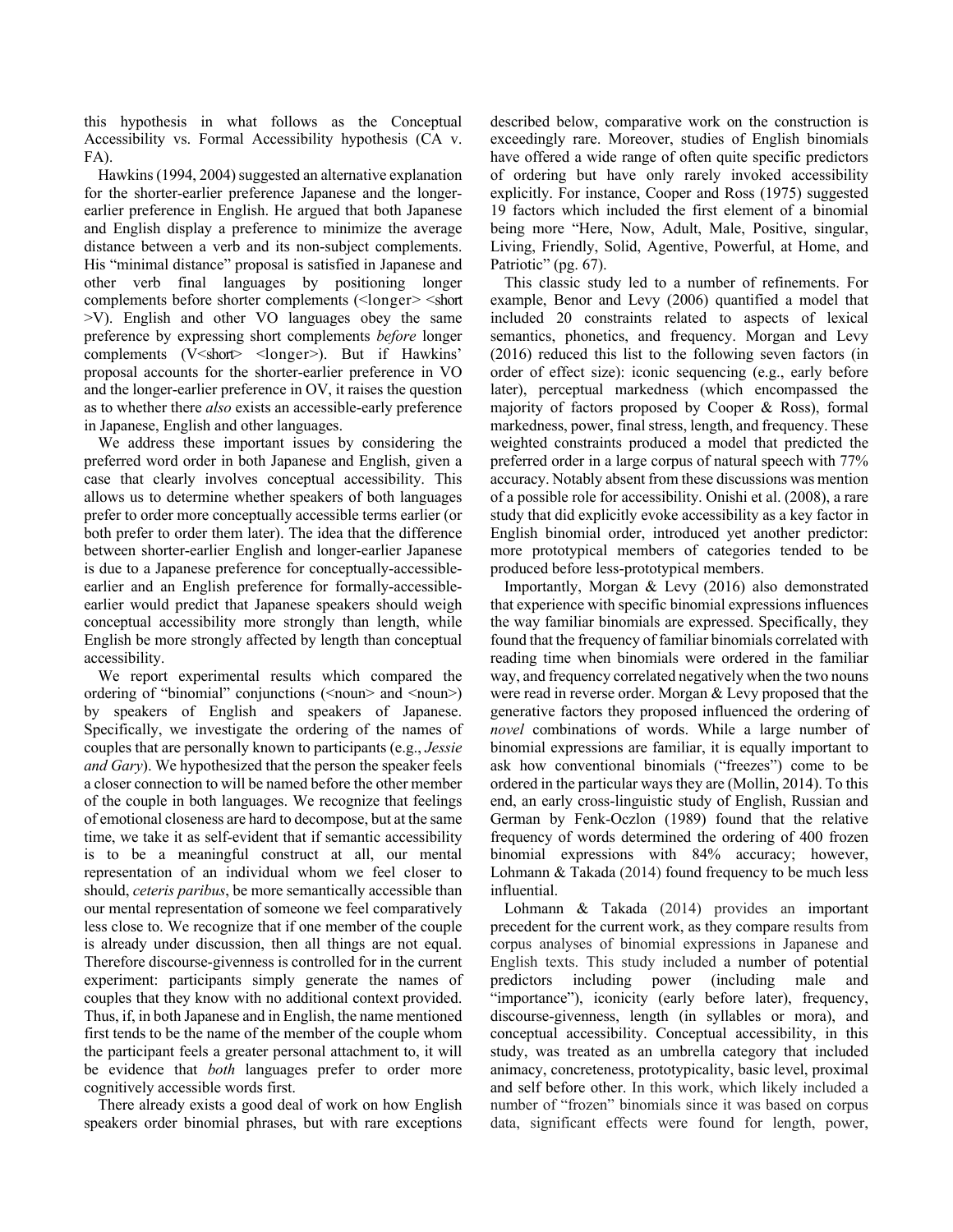iconicity, discourse-givenness and accessibility but not frequency in both languages. The Lohmann & Takada work explicitly omitted conjoined proper names from their analyses. But by considering personal names that are known to the participants, the current work is able to index cognitive accessibility with a single factor, closeness. In addition, the ordering of names of familiar couples in our experimental context avoids potential confounds of animacy and givenness, as well as avoiding freezes that are influenced by the language at large. Possibly relevant factors of length and gender are included in the preregistered analyses.

There are two other key precedents for the current study. Like the current study, Wright et al. (2005) also considered the ordering of "Name and Name" phrases. Critically, however, that study differed from the current one in that the experimenters provided names without referents. Therefore, participants had no opportunity to rely on personal experience with the people involved. The study found a bias to order male before female names and shorter before longer names, two factors that have been proposed for English binomials generally, but which are not necessarily related to cognitive accessibility, the key factor of interest in the current work.

A precedent for considering "psychological closeness" to be relevant to binomial order comes from Iliev & Smirnova (2014). This work hypothesized that "psychological closeness of the speaker to one of the poles in the word pair" should predict order with the closer entity positioned earlier (pg. 210). Unlike the current study, all proper names were excluded from analysis. Instead, in one study, websites about cars, politics, religion were analyzed. Results demonstrated that sites sponsored by Honda, for example, were more likely to mention *Honda* before its competitors; liberal leaning websites were more likely to mention *liberal* before *conservative,* and to a lesser extent, websites about Islam showed a tendency to mention *Muslim* before *Christian*. A second study focused on gender and results were more equivocal. The authors hypothesized that male authors should be more likely to order male terms before female, while female authors might show the reverse tendency. Notably, however, male terms were ordered before female terms 93% of the time by male authors and 90% of the time by female authors. The strong skewing toward male-first, also found in previous work, may partially be due to the fact that many relevant phrases are conventionally frozen in English (e.g., *men and women; husband and wife*). A final study was experimental rather than based on corpus data; it elicited various binomials from participants by asking for the top two colleges in Chicago, the two main political parties in the US, the traditional two genders and so on. Participants showed a tendency to name their university first (Northwestern, 67%), and liberal students were more likely to name *Democrat* before *Republican* than were conservative students. Echoing theirs and others' corpus work, an overwhelming majority of respondents produced *male* before *female* (91%), although of the participants who produced *female* first, 80% were women.

An analysis of how participants order the names of familiar couples satisfies several desiderata. It allows us to avoid expressions that are conventional in the language at large, which are recognized to be subject to many general influences as documented in other work. Names are particularly well-suited as an index of cognitive accessibility because a name selects an individual rather than a category: We might know several people named *Gary*, but when we talk about *Gary and Jessie* we have particular individuals in mind, and our representation of Gary, Jessie and their names are dependent our own particular experiences. The experimental context enables us to control for animacy and discourse-givenness, while keeping the generation of names similar to that of natural production. Finally, by comparing Japanese and English, we can determine whether either or both languages tend to order more conceptual accessible names earlier.

## **Method**

#### **Participants**

60 native speakers of English living in the US and 60 native speakers of Japanese living in Japan were recruited on Amazon Mechanical Turk as participants and moderately compensated for their time.

## **Procedure**

Participants first answered questions about their gender and native language. They were then asked to name 3 sets of important couples in their life. They entered the name of each member of the couple in blank boxes. For the Japanese survey, participants were also asked to provide the phonetic spelling for each name. The rest of the survey asked whether or not participants were related to either or both of members of each couple, who they felt they were closer to, and the gender of each member of the couple. For these questions, the order of names that had been given were randomized for each participant.

#### **Response coding & model development**

To analyze the data, we followed the model of ordering preference for binomial expression introduced in previous work by Levy and colleagues (Benor & Levy 2006; Morgan  $&$  Levy 2016). The model predicts the likelihood that the ordering preference for a given pair is consistent with various planned fixed effects. First, each pair was coded in an essentially arbitrary way, specifically whether or not the names were ordered alphabetically. This was used as the outcome variable. Next, for each response, each fixed effect was assigned 1 if the factor predicted the alphabetical order and 0 if it predicted a non-alphabetical order. For example, if the participant indicated that they were closer to Gary than Jessie, closeness would receive a 1 because both alphabetical order and closeness predicted the same order, *Gary and Jessie*. If they had indicated that they were closer to Jessie than Gary, then closeness would receive a 0 because the alphabetical order (*Gary and Jessie*) does not match the closeness preference (*Jessie and Gary*). Note that we are not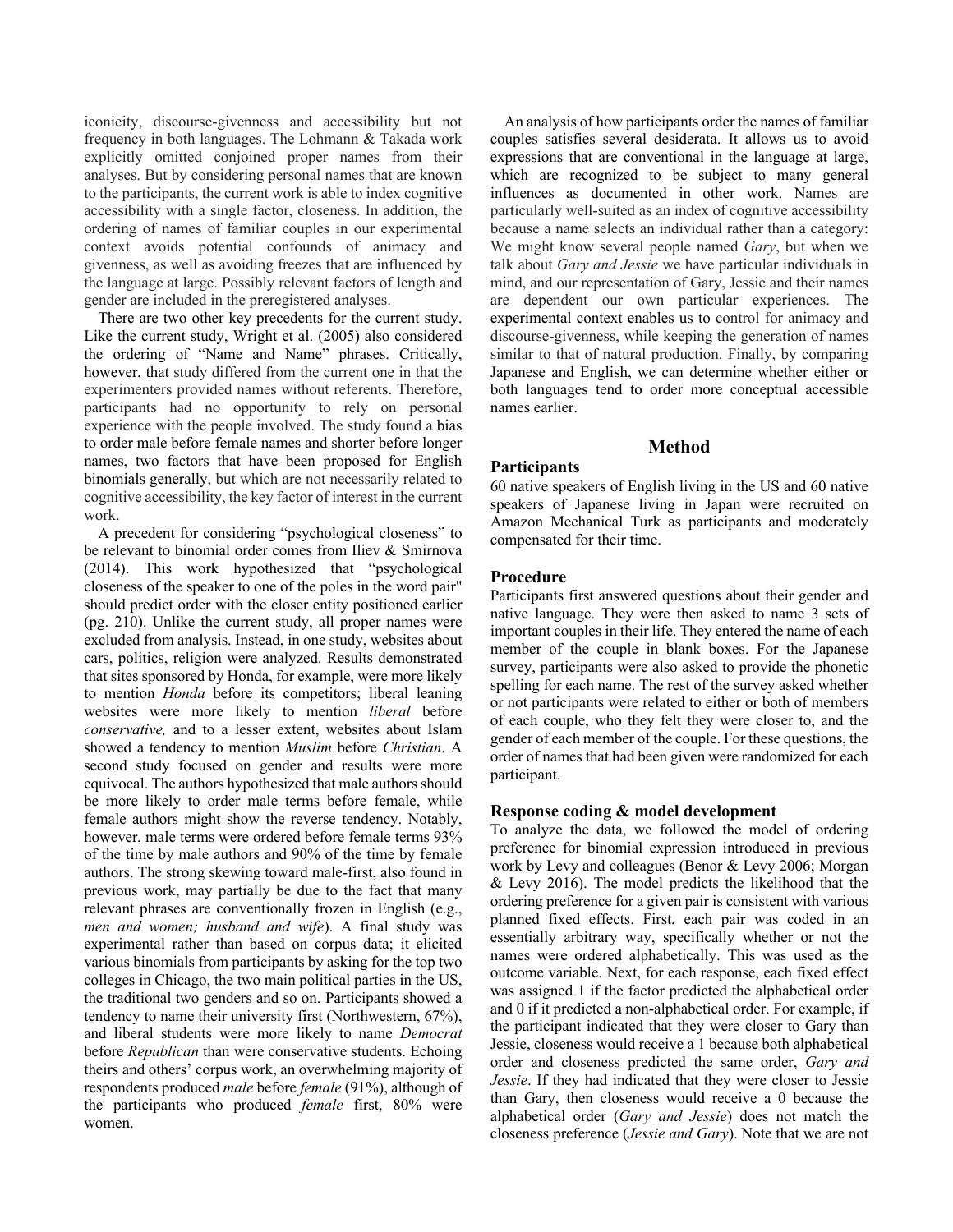testing whether or not there is a preference for alphabetical order. Rather, we use alphabetical order as a basis to get a binary code to compare with the order the participant provided.

To see if the length of names affected their ordering, we counted the number of syllables in each name for English and for Japanese, the number of morae, a more appropriate measure of length in that language (Otake, Hatano, & Mehler, 1993). We then calculated the difference in number of syllables/morae between each pair of names. We assigned this number a positive score if alphabetical order and ordering based on longer-before-short matched (the longer name was earlier in the alphabet) and a negative score when they did not.

## **Results**

Before presenting the results of the model, we present the raw percentages of responses in the pooled data for each coded factor in Table 1. The person whom the participant reported feeling closer to was named first 65% of the time in Japanese and 77% of the time in English.

| Cognitive<br>accessibility<br>(closeness) $(\frac{6}{6})$ |    | Gender $(\% )$ |    | Length $(\%)$  |     |
|-----------------------------------------------------------|----|----------------|----|----------------|-----|
| <b>JAPANESE</b>                                           |    |                |    |                |     |
| 1 <sup>st</sup>                                           | 65 | $M-F$          | 56 | Long-<br>Short | 31  |
| 2 <sub>nd</sub>                                           | 35 | $F-M$          | 30 | Short-<br>Long | 2.1 |
|                                                           |    | Same           | 14 | Same           | 48  |
| <b>ENGLISH</b>                                            |    |                |    |                |     |
| 1 <sup>st</sup>                                           | 77 | $M-F$          | 54 | Long-<br>Short | 33  |
| 2 <sub>nd</sub>                                           | 23 | $F-M$          | 43 | Short-<br>Long | 40  |
|                                                           |    | Same           | 3  | Same           | 27  |

Table 1. % of responses for each fixed effect for Japanese (top) and English (bottom). Percentages rounded to the closest integer.

We first created models for each language independently. For this we used a multilevel model with closeness, gender, and length as fixed effects, random intercepts for subject, and alphabetical order as the outcome (Barr, Levy, Scheepers, & Tily 2013), using the lmerTest library (R Development Core Team 2008).

For the English data, the model revealed a significant effect of closeness ( $\beta$  = -0.52*, t* = -7.31*, p* < 0.0001); the tendency to order males first was not significant,  $(\beta = -0.32, t = -1.45,$  $p = 0.15$ ) and neither was a tendency to order shorter before longer names ( $\beta$  = -0.002, t = 0.10, p = 0.9).

The model for the Japanese data also revealed a significant effect of closeness ( $\beta$  = -0.29, t = -4.19, p < 0.0001) and no effect of length ( $\beta$  = 0.04*, t* = 0.90*, p* = 0.37). Unlike the English data, a marginal effect of gender was found with male names being more likely to appear before female names (*β =*   $-0.23$ *, t* = 1.98*, p* = 0.05).

In order to better quantify the importance of each of these effects, we used a leave-one-out method in which we compared a model without each effect to the full model. For both English and Japanese, conceptual accessibility (as operationalized as closeness) significantly improved the model (English,  $\chi^2$  = 46.02, *p* < 0.0001; Japanese,  $\chi^2$  = 16.79,  $p < 0.0001$ ). Length did not improve either model (English,  $\chi^2 = 0.01$ ,  $p = 0.92$ ; Japanese,  $\chi^2 = 0.69$ ,  $p = 0.41$ ). Gender significantly improved the model only for Japanese ( $\chi^2$  = 13.30,  $p = 0.001$ ), and not for English ( $\chi^2 = 3.72$ ,  $p = 0.16$ ). While there seems to be a difference in importance of gender in Japanese and English (or rather Japan and US), all analyses indicate that conceptual accessibility is the most important predictor of binomial expression of proper names.

In order to compare the effect size of conceptual accessibility (closeness) in the two languages, we looked at the interaction of closeness and language using the combined data. For this we used a multilevel model with gender and length as independent fixed effects, closeness and language as interacting fixed effects, random intercepts for subject, and alphabetical order as the outcome. The model found a significant effect of closeness ( $\beta$  = -0.53*, t* = 7.05*, p* < 0.0001), and a significant interaction of closeness and language ( $\beta = 0.25$ ,  $t = 2.53$ ,  $p = 0.01$ ), suggesting that closeness is a larger effect for English than Japanese.

# **Discussion**

The ordering of the names of familiar couples was found to be strongly predicted by which member of the couple the speaker felt closer to. Taking personal closeness as an index of cognitive accessibility, we find that cognitive accessibility was the strongest predictor of name ordering in both English and Japanese, operating in the same direction in both languages: more cognitive accessible names tended to be produced first. This effect was stronger in English than in Japanese, although it is possible that the difference in effect size was due to the fact that a gender effect (male-beforefemale) was only evident in Japanese. That is, given that gender accounted for some of the variance, it is not surprising that the only other significant effect (cognitive accessibility) accounted for somewhat less in Japanese.

The lack of male-before-female bias in the current English data is intriguing, given that a male-before-female bias has been consistently found in prior corpus work (Cooper & Ross 1975; Lohmann & Takada 2014), and notably, on work involving on non-referential proper names (Wright, Hay, & Bent 2005). The reason a male-first bias exists at all deserves more discussion than we can offer here. Insofar as it is rooted in cultural sexism, it may be relevant that personal contact is recognized to reduce this and other forms of prejudice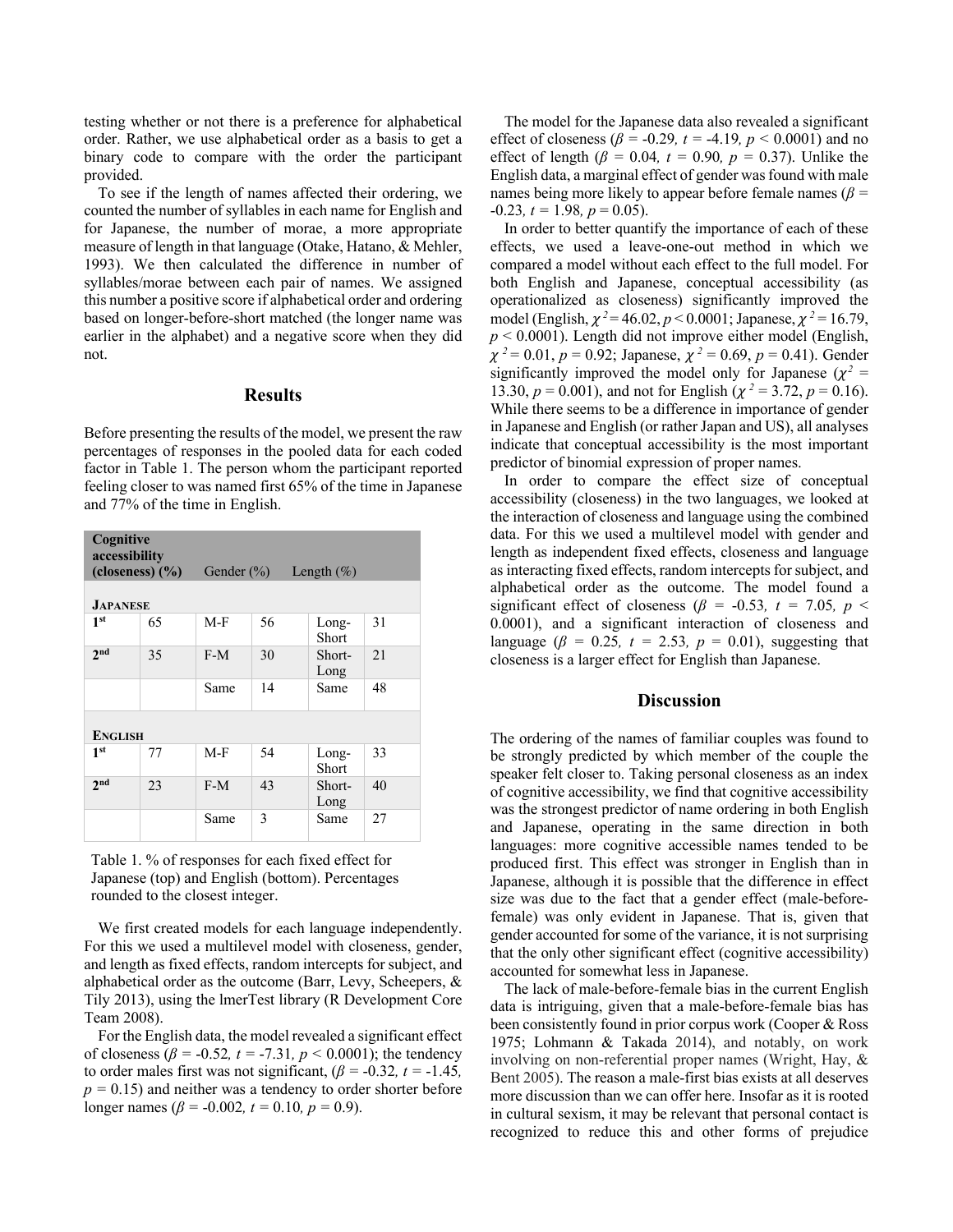(Pettigrew & Tropp, 2006). Japanese society obeys more stereotypical gender norms than the US (Bresnahan, Inoue & Kagawa, 2006; Saito, 2007), which might lead to a weak effect of male-before-female bias in Japanese.

Length was not a significant factor in English or Japanese, nor was there an interaction. And this lack of significance was apparent regardless of whether we treated length as a continuous or binary value. We note that it is possible that the lack of an interaction was due to a lack of power, since the names of each couple were commonly equal in length. That is, 27% of the couple names in English were of equal number of syllables and 48% the two names had the same number of morae in Japanese. Intriguingly, if we consider only the combinations of names that did differ in length, the trends in Japanese and English numerically pattern in opposite directions. Specifically, the ratio of shorter-first in English was roughly 4:3, while in Japanese, the ratio of *Longer*-First was roughly 3:2. Iliev & Smirnova (2014) had found evidence of shorter-first in binomals in both languages, but they had found the effect to be 3x as large in English as Japanese. Thus it is possible that a shorter-first bias only exists in English binomials. Future work with a larger sample may be necessary to confirm this trend.

Let us return to the striking difference in preferred order of especially long complements in English and Japanese. Previous work had appealed to a distinction between conceptual accessibility and lexical accessibility, suggesting that longer phrases are "semantically richer" and that "This semantic richness increases the overall accessibility of the phrase in the conceptual arena" (Chang & Yamashita 2001:B53). Shorter phrases were recognized to be more accessible in the formal (lexical) domain. The difference between Japanese and English then, was that "In English, weight-based shifts [word order variation] seem to be less sensitive to conceptual factors." However, in the current work, we have seen that if anything, English shows a *stronger* conceptually-accessible-early bias than Japanese does.

The current work allows that cognitive and formal/lexical accessibility need not be mutually dissociable. Clearly, certain episodic memories, smells, or images may be more or less cognitively accessible, depending on context and encoding. So clearly conceptual accessibility cannot be reduced to formal or lexical accessibility. But it is reasonable to assume that lexical (or formal) accessibility is simply a type of cognitive accessibility.

Our results are consistent with Hawkin's (1994; 2004) proposal that languages prefer to minimize the distance between the verb and its (non-subject) complements. This ordering is beneficial to listeners since the interpretation of a verb often critically depends on its co-occurring complements. This is clear in English, for instance, in the contrasts between, e.g., *hitting on an idea; hitting on someone; hitting someone up for something*; *hitting a place vs. a person vs. a goal.* See also Chang (2009) for interesting discussion how the minimal distance idea may emerge over the course of learning. In fact, the minimal-distance preference has been generalized to other kinds of semantic dependency relations and validated across a number of languages (Choi, 2007 for Korean; Faghiri & Samvelian 2014 for Farsi<sup>1</sup>; Gildea & Temperley 2010 for English and German; Liu, 2008 for 15 languages; and Futrell et al., 2015 for 20 languages).

The present work finds that both English and Japanese show a preference to produce more conceptually accessible terms first. Prior work has established that languages also generally appear to prefer to minimize the distance between a verb and its arguments. While these types of processing biases may differ in their strength across languages, the present work supports the idea that language processing systems emerge in much the same way in speakers of different languages. This is perhaps to be expected insofar as language processing is shaped by constraints on memory, learning and interpretability.

# **Conclusion**

To conclude, results in both English and Japanese confirmed that the order of names of couples, personally familiar to a participant, were most strongly predicted by which member of the couple the participant felt a closer personal attachment to. By investigating the ordering of the names of familiar couples, animacy and discourse-givenness were controlled for. Investigating the names of couples known to participants was also advantageous because the ordering is not expected to be affected by language-wide conventions. Results did not reveal length to be a significant factor, and gender only played a (relatively small) role in the Japanese data. Therefore, we submit that feelings of personal closeness serve as a useful and relatively direct index of cognitive accessibility.

Thus, the present work provides evidence that cognitive accessibility plays a similar strong role in word order in both Japanese and English. This undermines the possibility that the reverse ordering preferences in Japanese and English clauses is a result of cognitive accessibility influencing the two languages in different ways. Instead, the Japanese

<sup>&</sup>lt;sup>1</sup> Hawkins had argued for a more specific proposal, namely that the *heads* of dependents should be as close as possible to their external head. This proposal motivates the idea that verb final languages tend to have *post*positions, while verb-medial languages tend to have *pre*positions. However, Faghiri & Samvelian (2014) find that Farsi speakers prefer longer-early, parallel to Japanese. But while Farsi is an SOV language like Japanese, it has prepositions rather than postpositions. Therefore as Farghiri & Samvelian (2014) observe, the longer-early preference in Farsi cannot be explained in

terms of a preference to minimize the distance between a verb and the *head* of its complement, since when a PP is is long, the longearly preference actually lengthens the distance between the V and P: <[**P** long><sub>IO</sub> <short><sub>DO</sub> **V**. Nonetheless, Farsi is consistent with the idea that languages and speakers prefer to reduce the average distance between semantically related units (Gildea & Temperley, 2010).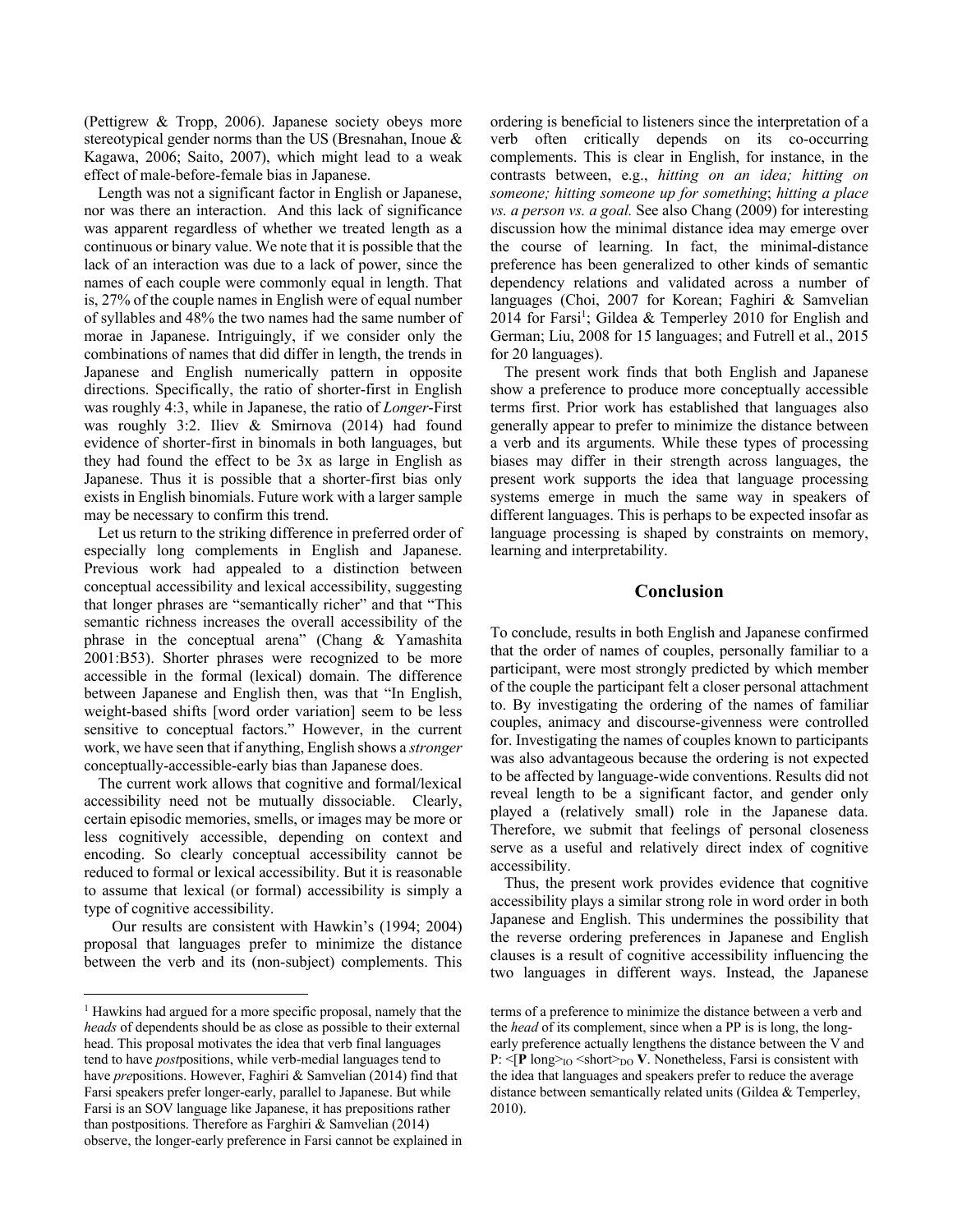ordering preference for grammatical phrases (longer-early) must be due to some other factor, quite possibly a preference to indicate a verb's arguments as close to the verb as possible (Hawkins 1994, 2004). The current study demonstrates that, *ceteris paribus*, speakers of both Japanese and English prefer to produce more cognitively accessible words early (Arnold et al. 2000; Ferreira & Dell 2000).

# **References**

- Ariel, M. (1988). Referring and accessibility. *Journal of linguistics*, *24*(1), 65-87.
- Arnold, J. E., Wasow, T., Losongco, A., & Ginstrom, R. (2000). Heaviness vs. Newness: The effect of structural complexity and discourse status on constituent ordering. *Language*, 76(1), 28–55.
- Arnold, J. E. (2003). Multiple Constrains on Reference Form. In *Preferred Argument Structure: Grammar as architecture for function*. John Benjamins Publishing.
- Barr, D. J., Levy, R., Scheepers, C., & Tily, H. J. (2013). Random effects structure for confirmatory hypothesis testing: Keep it maximal. *Journal of Memory and Language*, *68*(3), 255–278.
- Bates, E., & MacWhinney, B. (1987). Competition, variation, and language learning. In B. MacWhinney (Ed.), *Mechanisms of language acquisition* (pp. 157-193). Hillsdale, NJ, US: Lawrence Erlbaum Associates, Inc.
- Benor, S. B., & Levy, R. (2006). The chicken or the egg? A probabilistic analysis of English binomials. *Language*, 233-278.
- Bock, J. K. (1982). Toward a cognitive psychology of syntax: Information processing contributions to sentence formulation. Psychological Review, 89, 1–47.
- Bock, J. K. (1987). An effect of the accessibility of word forms on sentence structures. Journal of Memory and Language, 26, 119– 137.
- Bock, J. K., & Levelt, W. J. M. (1994). Language production: Grammatical encoding. In M. A. Gernsbacher (Ed.), Handbook of psycholinguistics (pp. 945–984). San Diego: Academic Press.
- Bock, J. K., & Warren, R. K. (1985). Conceptual accessibility and syntactic structure in sentence formulation. Cognition, 21(1), 47– 67.
- Branigan, H., & Feleki, E. (1999). Conceptual accessibility and serial order in Greek speech production. In M. Hahn, & SC. Stoness (Eds.), *Proceedings of the 21st Annual Conference of the Cognitive Science Society* (pp. 96-101). Mahwah: Lawrence Erlbaum Associates.
- Bresnahan, M. J., Inoue, Y., & Kagawa, N. (2006). Players and Whiners? Perceptions of Sex Stereotyping in Animé in Japan and the US. *Asian Journal of Communication*, *16*(2), 207–217.
- Byrne, B., & Davidson, E. (1985). On Putting the Horse before the Cart: Exploring Conceptual Bases of Word Order via Acquisition of a Miniature Artificial Language. *Journal of Memory and Language; New York*, *24*(4), 377–389.
- Carroll, J. B. (1958). Communication theory, linguistics, and psycholinguistics. Review of Educational Research, 28, 79–88.
- Chang, F. (2009). Learning to order words: A connectionist model of heavy NP shift and accessibility effects in Japanese and English. *Journal of Memory and Language*, *61*(3), 374–397.
- Choi, H.-W. (2007). Length and Order: A Corpus Study of Korean Dative-Accusative Construction. *Discourse and Cognition*, *14*(3), 207–227
- Christianson, K., & Ferreira, F. (2005). Conceptual accessibility and sentence production in a free word order language (Odawa). *Cognition*, *98*(2), 105-13.
- Cooper, W. E., & Ross, J. R. (1975). World order. *Functionalism,*  Grossman, RE, James San, L. and Vance, TJ, (Eds.), 63-111.
- Downing, & M. Noonan (Eds.), (1995). Word order in discourse (pp. 517–554). Amsterdam: John Benjamins Publishing
- Dryer, M. S. (2000). Counting genera vs. counting languages. *Linguistic Typology*, *4*(3), 23.
- Faghiri, Pegah & Pollet Samvelian. 2014. Constituent ordering in Persian and the weight factor. In Christopher Pinon (ed.), *Empirical issues in syntax and semantics 10 (EISS10)*, In press.
- Fenk-Oczlon, G. (1989). Word frequency and word order in freezes. Linguistics 27, 517– 556
- Ferreira, F. (1994). Choice of passive voice is affected by verb type and animacy. *Journal of Memory and Language*, *33*(6), 715–736.
- Ferreira, V. S., and G. S. Dell (2000). Effect of ambiguity and lexical availability on syntactic and lexical production. *Cognitive Psychology* 40(4).296–340.
- Ferreira, V. S., & Yoshita, H. (2003). Given-new ordering effects on the production of scrambled sentences in Japanese. *Journal of Psycholinguistic Research*, *32*(6), 669–692.
- Futrell, R., Mahowald, K., & Gibson, E. (2015). Large-scale evidence of dependency length minimization in 37 languages. *Proceedings of the National Academy of Sciences*, *112*(33), 10336-10341.
- Gibson, E. (1998). Linguistic complexity: Locality of syntactic dependencies. *Cognition,* 68, 1–76
- Gildea, D., & Temperley, D. (2010). Do grammars minimize dependency length? *Cognitive Science*, *34*(2), 286-310.
- Gries, S. T. (1999). Particle movement: A cognitive and functional approach. *Cognitive Linguistics*, *10*(2).
- Hakuta, K. (1981). Grammatical description versus configurational arrangement in language acquisition: The case of relative clauses in Japanese. Cognition, 9, 197–236.
- Hawkins, J. A. (1994). A performance theory of order and constituency. Cambridge, UK: Cambridge University Press.
- Hawkins, J. A. (2004). Efficiency and complexity in grammars. New York City: Oxford University Press.
- Iliev, R., & Smirnova, A. (2016). Revealing Word Order: Using Serial Position in Binomials to Predict Properties of the Speaker. *Journal of Psycholinguistic Research*, *45*(2), 205–235.
- Jaeger, T. F., & Norcliffe, E. J. (2009). The cross‐linguistic study of sentence production. *Language and Linguistics Compass*, *3*(4), 866-887.
- Kempen, G., & Harbusch, K. (2004). Generating Natural Word Orders in a Semi–free Word Order Language: Treebank-Based Linearization Preferences for German. In A. Gelbukh (Ed.), *Computational Linguistics and Intelligent Text Processing* (pp. 350–354).
- Levelt, W.J., 1989. Speaking: From Intention to Articulation. MIT Press, Cambridge, MA.
- Liu, H.T. (2008) Dependency distance as a metric of language comprehension difficulty. J. *Cognitive Science*. 9 (2):159–191.
- Lohmann, A., & Takada, T. (2014). Order in NP conjuncts in spoken English and Japanese. *Lingua*, *152*, 48–64.
- McDonald, J. L., Bock, K., & Kelly, M. H. (1993). Word and world order: Semantic, phonological, and metrical determinants of serial position. Cognitive Psychology, 25, 188–230
- Mollin, S. (2014). *The (ir) reversibility of English Binomials: Corpus, Constraints, Developments* (Vol. 64). John Benjamins Publishing Company.
- Morgan, E., & Levy, R. (2016). Abstract knowledge versus direct experience in processing of binomial expressions. *Cognition*, *157*, 384-402.
- Narasimhan, B., & Dimroth, C. (2008). Word order and information status in child language. *Cognition*, *107*(1), 317–329.